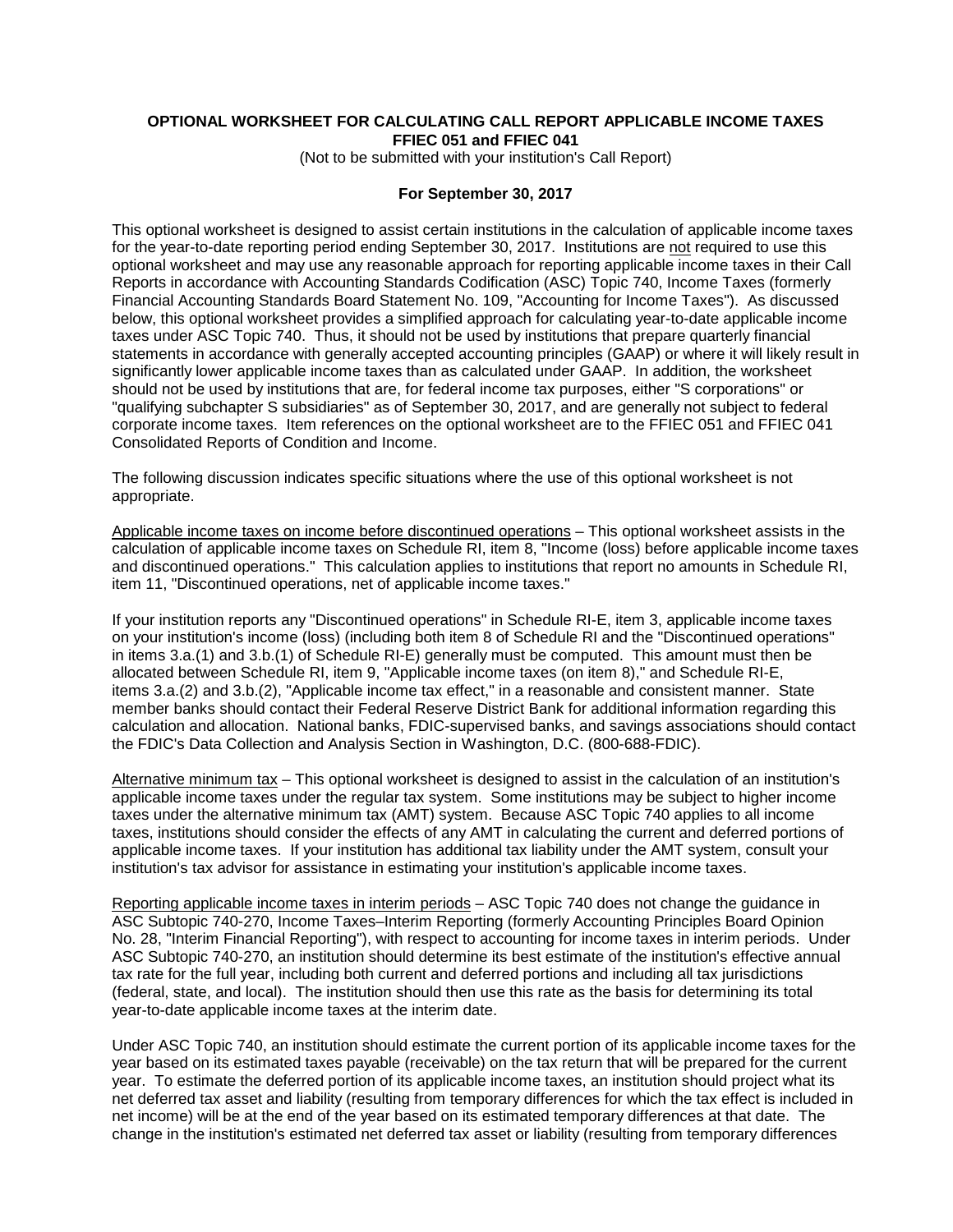for which the tax effect is included in net income) for the year is the deferred portion of its applicable income taxes.

To arrive at the estimated annual effective tax rate, an institution should divide its estimated total applicable income taxes (current and deferred) for the year by its estimated pretax income for the year (excluding discontinued operations). This rate would then be applied to the year-to-date pretax income to determine the year-to-date applicable income taxes at the interim date.

Many institutions, or their parent holding companies, will perform the calculation of income tax expense in accordance with ASC Topic 740, including ASC Subtopic 740-270, when preparing their quarterly GAAPbased financial statements. These institutions should determine their applicable income taxes for the yearto-date reporting period covered by the Call Report in a similar manner. Accordingly, these institutions should not use this worksheet.

In contrast, some institutions may not have determined their interim period income taxes using the estimated annual effective rate. For these institutions, estimating the annual effective tax rate under the liability method may be difficult. These institutions may find it less burdensome to estimate their year-to-date applicable income taxes based upon their deferred tax asset or liability balances at the end of the quarter, rather than projecting these amounts through the end of the year. This optional worksheet follows this approach. An institution may use this approach if it will not likely result in significantly lower year-to-date applicable income taxes than as calculated under ASC Topic 740, including ASC Subtopic 740-270. Otherwise, an institution should follow some other reasonable approach for calculating applicable income taxes in interim periods in accordance with ASC Topic 740, including ASC Subtopic 740-270.

\* \* \* \* \* \* \* \* \* \* \* \* \* \* \* \* \* \* \* \* \* \* \* \* \* \* \* \* \* \* \*

CALCULATION OF SCHEDULE RI, ITEM 9, "APPLICABLE INCOME TAXES (ON ITEM 8)" UNDER THE REGULAR TAX SYSTEM [Applicable income taxes on Item 8 include both amounts currently due (or refundable) calculated in Section A and deferred income taxes calculated in Section B.]

| А.   | Income taxes due (refundable) for the year to date<br>(i.e., current portion of applicable income taxes)                                       |  |
|------|------------------------------------------------------------------------------------------------------------------------------------------------|--|
| A.1. | Schedule RI, Item 8, "Income (loss) before applicable income taxes and                                                                         |  |
|      | A.2. Schedule RI, Memorandum Item 3, "Income on tax-exempt loans                                                                               |  |
|      | A.3. Schedule RI, Memorandum Item 4, "Income on tax-exempt securities                                                                          |  |
|      | A.4. Other income included in Schedule RI, Items 1, 5, and 6, (if any) which is                                                                |  |
| A.5. | Other income not included in Schedule RI, Item 8, (if any) which is subject to                                                                 |  |
| A.6. | Schedule RI, Memorandum Item 1, "Interest expense incurred to carry<br>tax-exempt securities, loans, and leases acquired after August 7, 1986, |  |
|      | A.7. All other expenses included in Schedule RI, Item 8, that are not deductible                                                               |  |
| A.8. | Other expenses not included in Schedule RI, Item 8, that are deductible for                                                                    |  |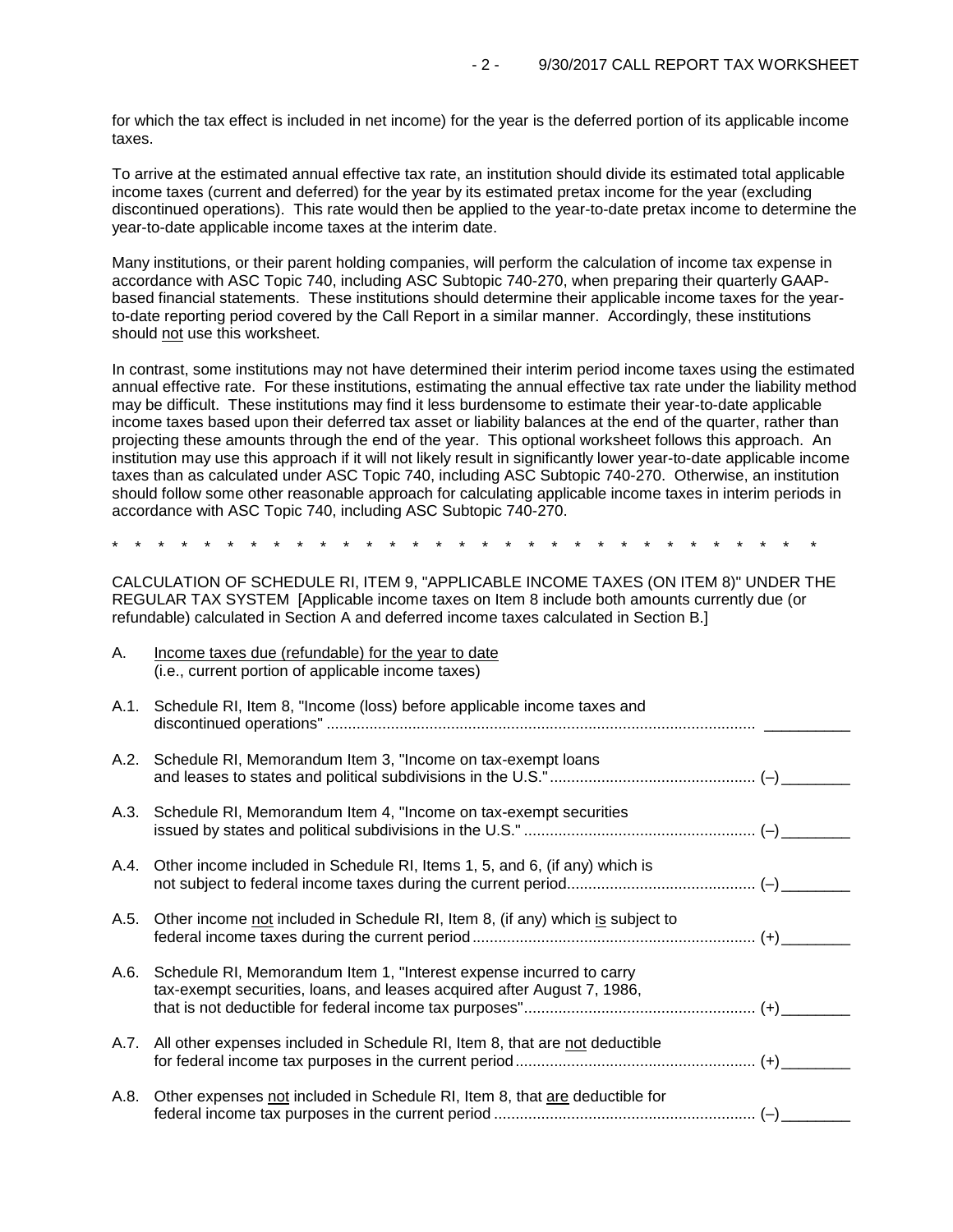| A.9. | Year-to-date income currently subject to federal income taxes before state<br>and local income taxes (Line A.1 minus Lines A.2, A.3, A.4, and A.8,                                                                                                                                                                |        |
|------|-------------------------------------------------------------------------------------------------------------------------------------------------------------------------------------------------------------------------------------------------------------------------------------------------------------------|--------|
|      | A.10. State and local income taxes due (refundable) for the year to date<br>(If the state and local tax laws applicable to your institution do not differ<br>significantly from federal income tax laws, an estimate of state and local<br>income taxes can be obtained by multiplying Line A.9 by the applicable |        |
|      |                                                                                                                                                                                                                                                                                                                   |        |
|      |                                                                                                                                                                                                                                                                                                                   | x 1.33 |
|      |                                                                                                                                                                                                                                                                                                                   |        |
|      | A.13. Net operating loss (NOL) carryforwards available at January 1, 2017,<br>to offset annualized federal taxable income (amount reported on this line                                                                                                                                                           |        |
|      | A.14. Annualized income currently subject to federal income taxes                                                                                                                                                                                                                                                 |        |
|      | A.15. Annualized federal income taxes currently due (refundable) on amount<br>shown on Line A.14 (Calculate this amount using the "Federal Income                                                                                                                                                                 |        |
|      |                                                                                                                                                                                                                                                                                                                   | x 0.75 |
|      | A.16. Year-to-date federal income taxes currently due (refundable) on amount                                                                                                                                                                                                                                      |        |
|      |                                                                                                                                                                                                                                                                                                                   |        |
|      | A.18. State and local income taxes due (refundable) for the year to date                                                                                                                                                                                                                                          |        |
|      | A.19. Total income taxes currently due (refundable) for the year to date                                                                                                                                                                                                                                          |        |
| В.   | Deferred income tax expense (benefit) for the year to date                                                                                                                                                                                                                                                        |        |

(i.e., deferred portion of applicable income taxes)

This section provides guidance for the determination of the deferred portion of applicable income taxes for the year to date under ASC Topic 740. This calculation considers federal, state, and local income taxes.

Deferred income tax expense (benefit) for the reporting period ending September 30, 2017, is generally measured in this worksheet as the change in the institution's net deferred tax assets or liabilities during the year-to-date period. Therefore, your institution should calculate its net deferred tax assets/liabilities at September 30, 2017, and compare this amount to the amount of your institution's net deferred tax assets/liabilities at December 31, 2016. A portion of the difference between these two amounts will be the deferred income tax expense (benefit) for the reporting period ending September 30, 2017. The remainder of the change in the net deferred tax assets/liabilities for the period generally should be charged or credited directly to the "Accumulated other comprehensive income" component of equity capital (Schedule RC, item 26.b) that includes your institution's "Net unrealized holding gains (losses) on available-for-sale securities." The following steps assist in the calculation of these amounts.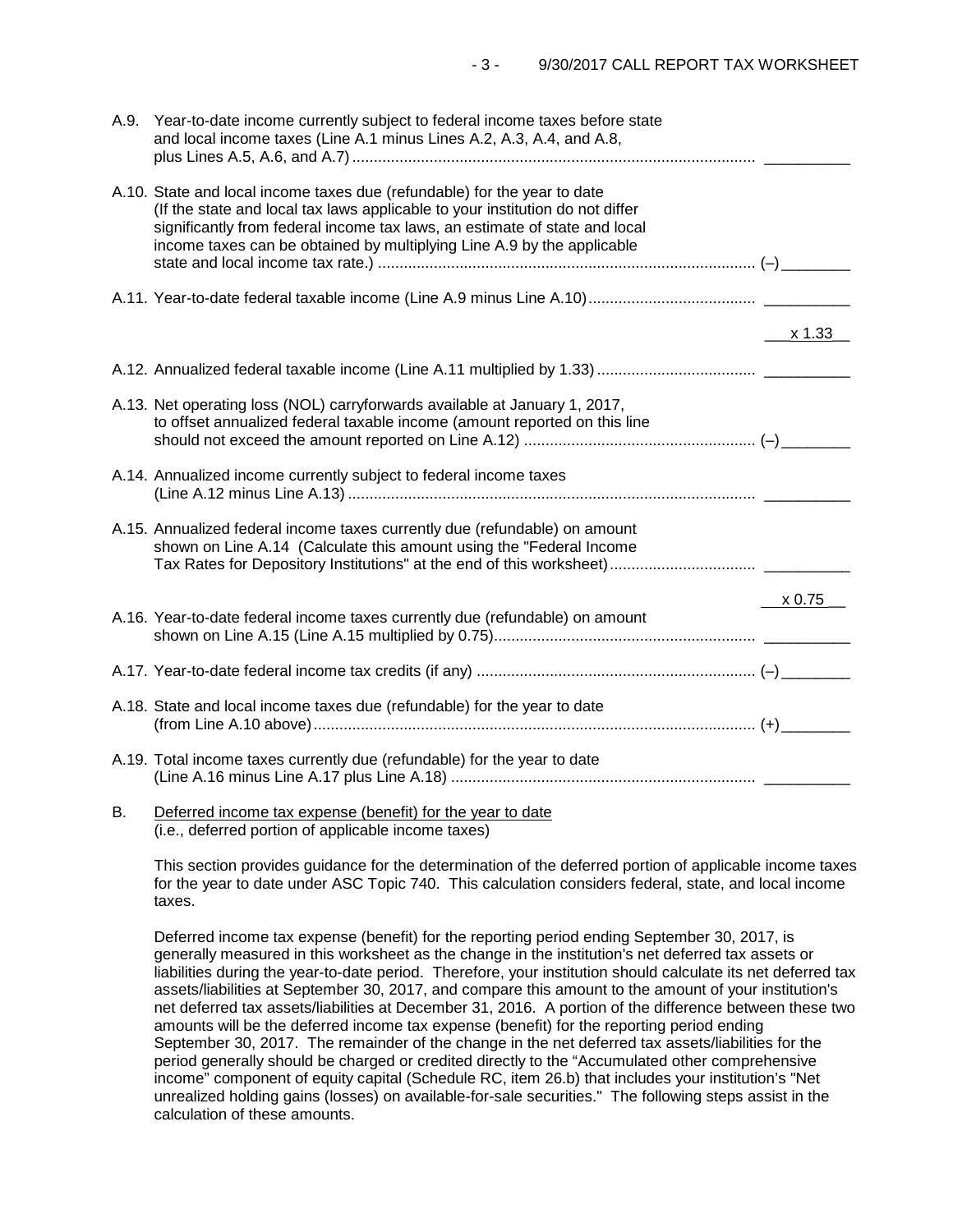## B.1. Identify types and amounts of temporary differences

Temporary differences essentially consist of all differences between the book and tax basis of an institution's assets and liabilities. In identifying these basis differences, an institution should consider assets and liabilities that may not exist on its books (such as repairs capitalized for tax purposes but expensed on the institution's books and Call Report) as well as assets and liabilities that have no tax basis (such as gains deferred on the institution's books and Call Report which have been recognized for tax purposes).

To ensure all temporary differences are identified, institutions should consider preparing a comprehensive tax-basis balance sheet and comparing it to the balance sheet on the institution's Call Report. As these differences are identified, the institution should categorize these amounts as deductible or taxable temporary differences. Also, institutions should not include those book-tax basis differences that are not considered temporary differences under ASC Topic 740. One such example is the excess of the cash surrender value of life insurance over premiums paid (if the policy will be held until the death of the insured).

The definition of temporary differences is similar to "timing differences" used under the accounting standards in effect before former FASB Statement No. 109 (i.e., Accounting Principles Board Opinion No. 11 (APB 11)). Timing differences under APB 11 were differences between taxable income and pretax income on the institution's books. However, temporary differences as defined under ASC Topic 740 include additional items that were not previously subject to deferred tax accounting. For example, differences between the assigned values and the tax bases of assets acquired and liabilities assumed in a purchase business combination are temporary differences. Refer to the Glossary entry for "income taxes" in the Call Report instructions and to ASC Topic 740 for additional information about temporary differences.

Listed below are some of the assets and liabilities that are frequently reported differently on an institution's federal income tax return than they are on the institution's books and Call Report. A booktax basis difference for a particular asset or liability may result from one or more temporary differences.

Under ASC Topic 740, the tax effects of most temporary differences are included in an institution's net income. However, the tax effects of certain items specified by ASC Topic 740 are charged or credited directly as a component of an institution's equity capital. The principal item of this type is identified separately below to assist institutions in properly recording their income tax amounts under ASC Topic 740.

Some of the items listed below may not involve temporary differences at your institution. Similarly, there may be other differences that exist in your institution that are not listed below. Institutions should ensure that they properly identify the appropriate differences specific to their institution.

An institution that can reasonably determine its tax basis balance sheet at September 30, 2017, may use the approach in Section B.1.a. to identify some of its temporary differences. If the tax basis balance sheet information at September 30, 2017, is not readily available, the institution may use the approach in Section B.1.b. to provide a reasonable estimate of the temporary differences at that date. Any institution using Section B.1.b. should ensure that the estimation method used for each temporary difference is appropriate for its facts and circumstances. Otherwise, the institution should make appropriate adjustments to Section B.1.b. or else use Section B.1.a. All institutions should complete Section B.1.c. for any other significant temporary differences.

## B.1.a. Differences in book-tax basis approach (COMPLETE ONLY IF A TAX-BASIS BALANCE SHEET IS PREPARED OR AVAILABLE)

Under this approach, record your institution's book and tax bases for the six accounts listed in the following chart. Subtract the tax basis from the book basis to arrive at the difference. Then identify whether the difference is a taxable or deductible temporary difference. Note that a debit (Dr) difference indicates a taxable (T) temporary difference. A credit (<Cr>) difference indicates a deductible (<D>) temporary difference.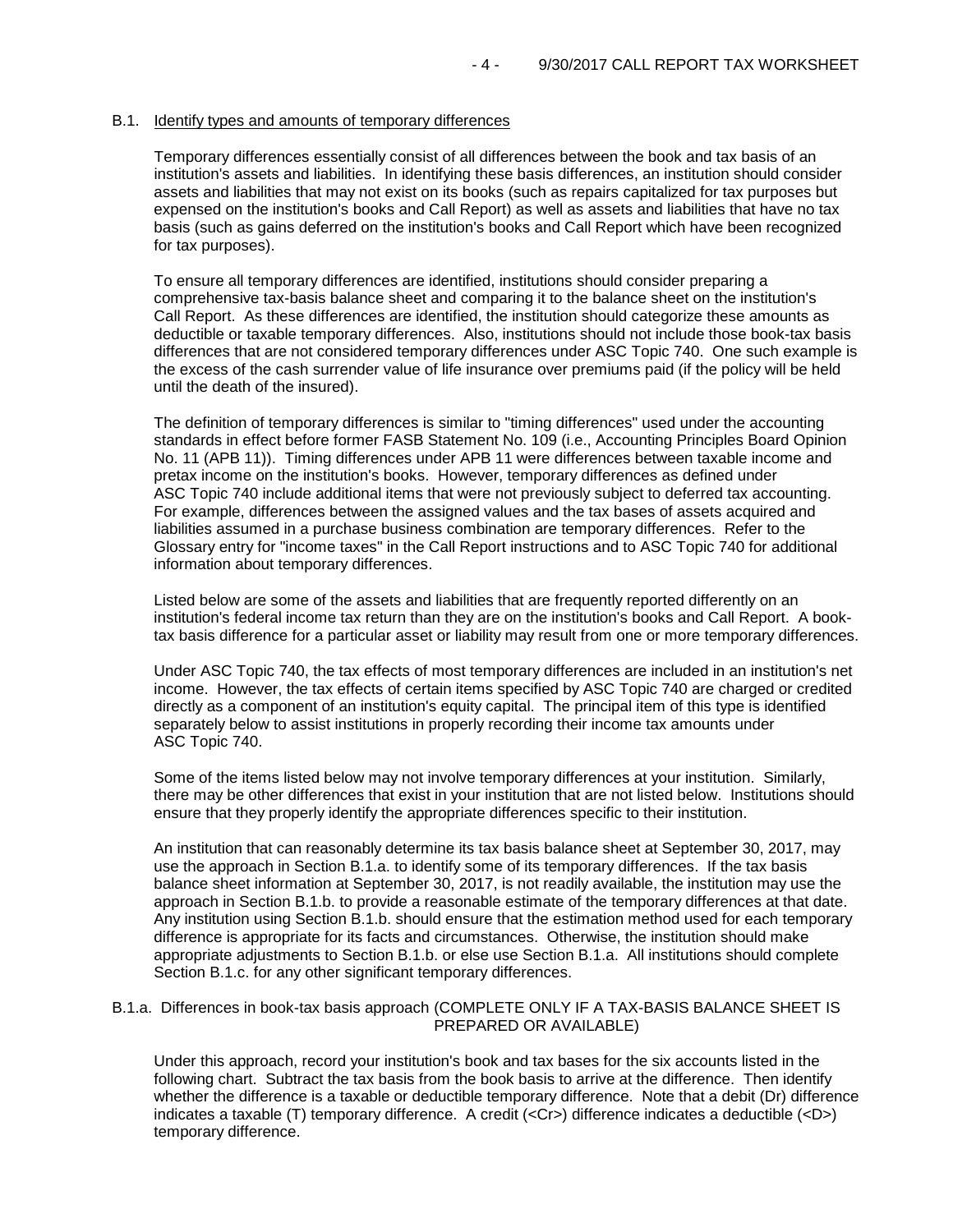B.1.a.1. Temporary differences for which the tax effect is charged or credited directly to equity capital:

|     |                                                                                                                                             | [A]<br><b>Book</b><br><b>Basis</b><br>Dr < Cr | [B]<br>Tax<br>Basis<br>Dr < Cr | $[A]-[B]$<br>Differ-<br>ence<br>Dr < Cr | Type<br>T < D > |
|-----|---------------------------------------------------------------------------------------------------------------------------------------------|-----------------------------------------------|--------------------------------|-----------------------------------------|-----------------|
| (1) | Available-for-sale securities<br>recorded at fair value on the books<br>and Call Report but recorded at<br>amortized cost on the tax return |                                               |                                |                                         |                 |

An institution's available-for-sale securities, while reported at fair value on the books and the Call Report, may or may not be reported at fair value (i.e., "marked to market") on the institution's tax return. Institutions should consult their tax advisors when determining the tax status of their available-for-sale portfolio. If an institution's available-for-sale securities are reported differently on the books and Call Report than they are on an institution's tax return, the difference between the book basis and the tax basis of these securities results in a temporary difference and gives rise to a deferred tax asset or liability.

If an institution's available-for-sale securities are also "marked-to-market" on an institution's tax return, there would be no difference between the book and tax basis of these securities. Rather, the amount of the adjustment needed to reflect these securities at their fair value would be included in the institution's current period taxable income. The tax effect of this "mark-to-market" adjustment would be part of taxes currently due or refundable.

B.1.a.2. Temporary differences for which the tax effect is included in net income:

|     |                                                                                                                                                                                                                           | [A]<br><b>Book</b><br><b>Basis</b><br>Dr < Cr | [B]<br>Tax<br><b>Basis</b><br>Dr < Cr | [A]-[B]<br>Differ-<br>ence<br><u>Dr<cr></cr></u> | Type<br><u>T<d></d></u> |
|-----|---------------------------------------------------------------------------------------------------------------------------------------------------------------------------------------------------------------------------|-----------------------------------------------|---------------------------------------|--------------------------------------------------|-------------------------|
| (2) | Loans<br>[e.g., difference due to origination<br>fees and costs deferred and recognized<br>over the life of the loan on the books<br>and Call Report but recognized when<br>received and paid on the tax return]          |                                               |                                       |                                                  |                         |
| (3) | Allowance for loan and lease losses (on<br>the books and Call Report)/Tax<br>bad debt reserve (on the tax return) <sup>1</sup>                                                                                            |                                               |                                       |                                                  |                         |
| (4) | Other real estate owned<br>[e.g., difference due to writedowns<br>and valuation allowances reflected<br>on the books and Call Report that are<br>not recorded against the tax basis<br>until disposition of the property] |                                               |                                       |                                                  |                         |

<span id="page-4-0"></span> $\overline{1}$ 1 Savings institutions that previously took bad debt deductions for tax purposes using the percentage-of-taxableincome method set forth in Section 593 of the Internal Revenue Code should treat the book allowance for loan and lease losses as a deductible temporary difference and the excess, if any, of the tax bad debt reserve (that has not yet been recaptured) over the base year reserve balance (generally 1987) as a taxable temporary difference, rather than treating the allowance and the tax bad debt reserve as one difference.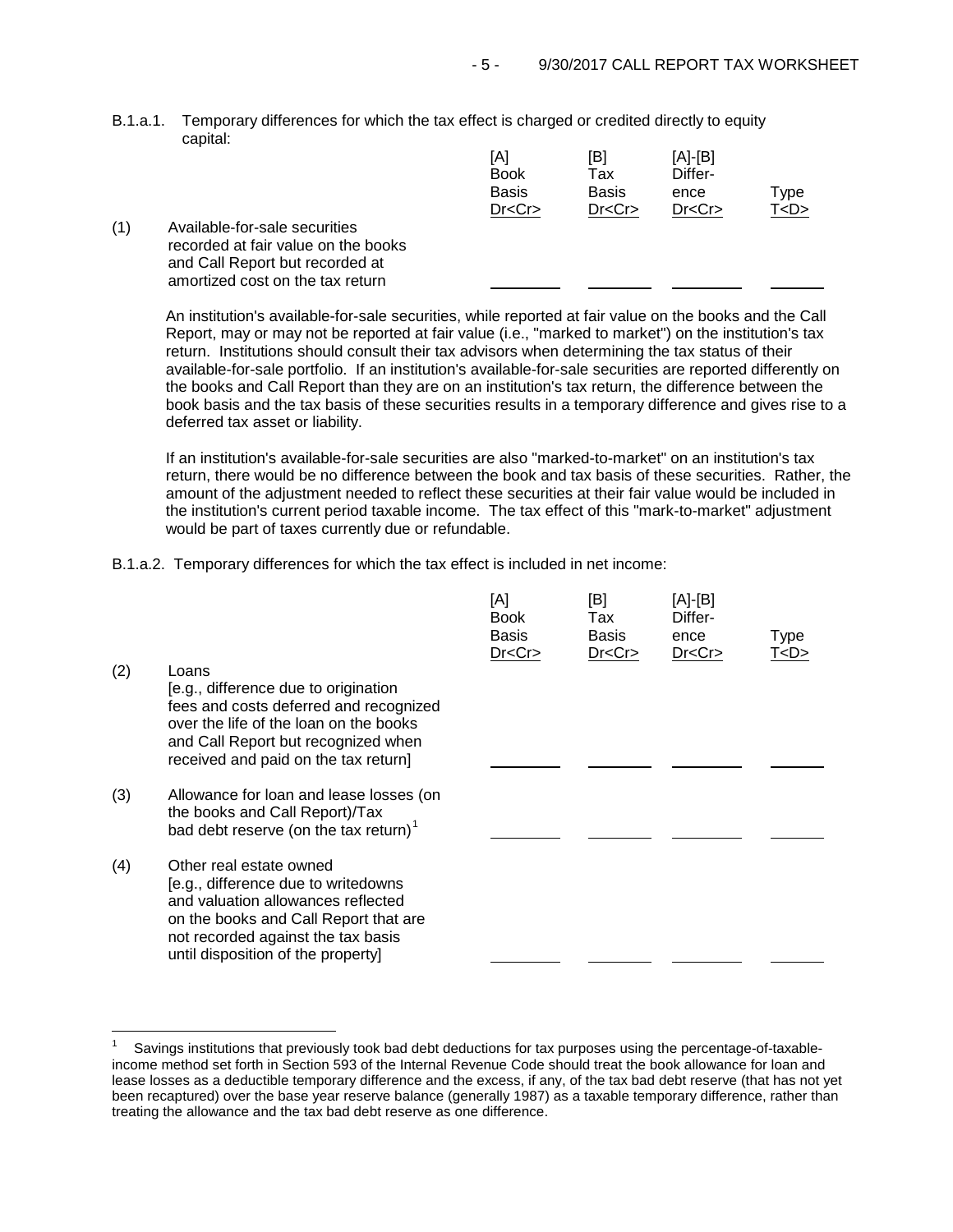|     |                                                                                                                                                                                      | [A]<br><b>Book</b><br><b>Basis</b><br>Dr < Cr | [B]<br>Tax<br><b>Basis</b><br>Dr < Cr | [A]-[B]<br>Differ-<br>ence<br>Dr < Cr | <b>Type</b><br>T < D > |
|-----|--------------------------------------------------------------------------------------------------------------------------------------------------------------------------------------|-----------------------------------------------|---------------------------------------|---------------------------------------|------------------------|
| (5) | Premises and equipment, net<br>[e.g., difference due to different<br>depreciation methods and rates for<br>book and tax purposes]                                                    |                                               |                                       |                                       |                        |
| (6) | Interest earned, not collected<br>on loans<br>[e.g., difference due to interest<br>on nonaccrual loans not recorded<br>on books and Call Report but<br>recognized on the tax return] |                                               |                                       |                                       |                        |

B.1.b. Rollforward of Temporary Differences Approach (DO NOT COMPLETE IF SECTION B.1.a. WAS COMPLETED)

NOTE: Changes in temporary differences from December 31, 2016, need only be considered if they are significant in amount. If a change is not significant, use the amount of the temporary difference as of December 31, 2016, in the 9/30/17 Temporary Difference column. Note that a debit (Dr) difference indicates a taxable (T) temporary difference. A credit (<Cr>) difference indicates a deductible (<D>) temporary difference.

B.1.b.1. Temporary differences for which the tax effect is charged or credited directly to equity capital:

|     |                                                          |         | 9/30/17<br>Temporary<br><b>Difference</b> | <b>Type</b> |  |
|-----|----------------------------------------------------------|---------|-------------------------------------------|-------------|--|
|     |                                                          | Dr < Cr | Dr < Cr                                   | T < D >     |  |
| (1) | Available-for-sale securities                            |         |                                           |             |  |
|     | (To be completed only if available-for-sale securities   |         |                                           |             |  |
|     | are reported differently on the books and Call Report    |         |                                           |             |  |
|     | than on the tax return):                                 |         |                                           |             |  |
|     | Balance (at fair value) of available-for-sale securities |         |                                           |             |  |
|     | on books and Call Report at 9/30/17                      |         |                                           |             |  |
|     | Less: Amortized cost of available-for-sale               |         |                                           |             |  |
|     | securities at 9/30/17                                    |         |                                           |             |  |
|     | Estimated 9/30/17 temporary difference                   |         |                                           |             |  |
|     |                                                          |         |                                           |             |  |

NOTE: See the discussion of available-for-sale securities in Section B.1.a.1 above. Institutions should consult their tax advisors when determining the tax status of their available-for-sale securities.

 $0/20/17$ 

B.1.b.2. Temporary differences for which the tax effect is included in net income:

|     |                                                                                                                                                                        | Dr < Cr | <i>טו</i> ט <i>וט</i><br>Temporary<br><b>Difference</b><br>Dr < Cr | Type<br>T <d></d> |  |
|-----|------------------------------------------------------------------------------------------------------------------------------------------------------------------------|---------|--------------------------------------------------------------------|-------------------|--|
| (2) | Loans:<br>Difference at 9/30/17 approximates the amount of<br>deferred loan fee income, net of deferred loan<br>origination costs, on books and Call Report at 9/30/17 |         |                                                                    |                   |  |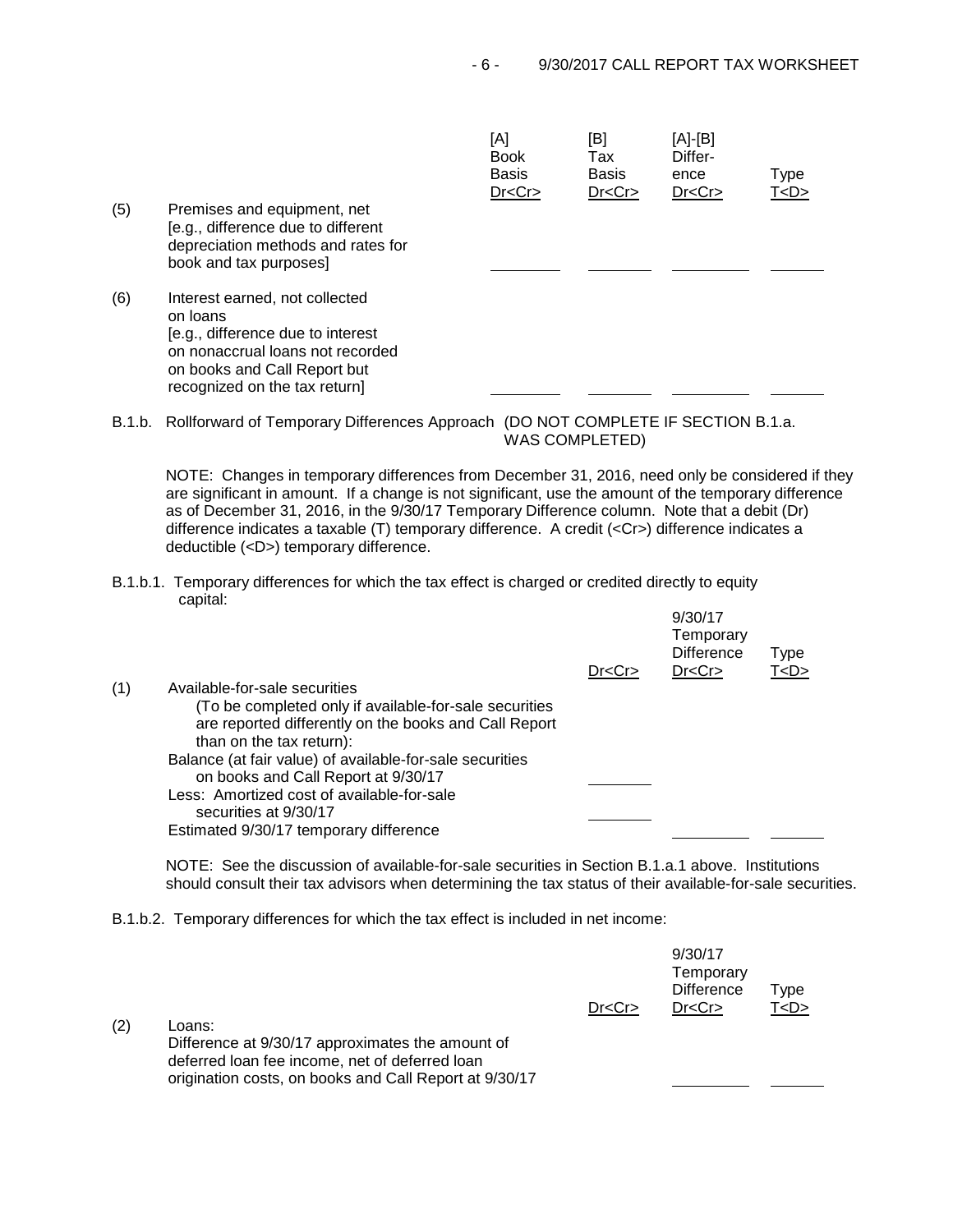| (3) | Allowance for loan and lease losses: <sup>2</sup>                                                                                                                                                                                                                                                                    | Dr < Cr | 9/30/17<br>Temporary<br><b>Difference</b><br>Dr < Cr | <b>Type</b><br><u>T<d></d></u> |
|-----|----------------------------------------------------------------------------------------------------------------------------------------------------------------------------------------------------------------------------------------------------------------------------------------------------------------------|---------|------------------------------------------------------|--------------------------------|
|     | For institutions on the specific charge-off method for tax<br>purposes (i.e., for institutions with no tax bad debt                                                                                                                                                                                                  |         |                                                      |                                |
|     | reserve):<br>Difference at 9/30/17 approximates the balance of the<br>allowance for loan and lease losses on books and<br>Call Report at 9/30/17                                                                                                                                                                     |         |                                                      |                                |
|     | For institutions on the reserve method for tax purposes:<br>Temporary difference at 12/31/16 T <d><br/>Less: Provision for loan and lease losses on books<br/>and Call Report year to date<br/>Plus: Estimated additions to tax reserve year to date*<br/>Estimated 9/30/17 temporary difference</d>                 |         |                                                      |                                |
|     | * Generally, this amount may be estimated by multiplying<br>the addition to the institution's tax reserve for 2016 by<br>0.75.                                                                                                                                                                                       |         |                                                      |                                |
| (4) | Other real estate owned:                                                                                                                                                                                                                                                                                             |         |                                                      |                                |
|     | Choose the method from (a) and (b) below that is<br>appropriate for your institution. Do not complete both (a)<br>and $(b)$ .                                                                                                                                                                                        |         |                                                      |                                |
|     | (a) Balance of other real estate owned valuation<br>allowances on books and Call Report at 9/30/17 T <d></d>                                                                                                                                                                                                         |         |                                                      |                                |
|     | (b) Temporary difference at 12/31/16 T <d><br/>Less: Provisions taken year to date on books and<br/>Call Report for properties held on 9/30/17<br/>Plus: Amount of writedowns taken before 1/1/17 on<br/>books for properties sold year to date<br/>Estimated 9/30/17 temporary difference</d>                       |         |                                                      |                                |
| (5) | Premises and equipment, net:                                                                                                                                                                                                                                                                                         |         |                                                      |                                |
|     | Temporary difference at 12/31/16 T <d><br/>Less: Depreciation recorded on books and<br/>Call Report year to date<br/>Plus: Estimated tax depreciation year to date*<br/>Plus/less: Estimate of difference in book and tax basis<br/>of fixed assets sold year to date<br/>Estimated 9/30/17 temporary difference</d> |         |                                                      |                                |
|     | * Generally, this amount may be estimated by                                                                                                                                                                                                                                                                         |         |                                                      |                                |

multiplying 2016 tax depreciation by 0.75.

<span id="page-6-0"></span> $\overline{\mathbf{c}}$ 2 Savings institutions that previously took bad debt deductions for tax purposes using the percentage-of-taxableincome method set forth in Section 593 of the Internal Revenue Code should treat the book allowance for loan and lease losses as a deductible temporary difference and the excess, if any, of the tax bad debt reserve (that has not yet been recaptured) over the base year reserve balance (generally 1987) as a taxable temporary difference, rather than treating the allowance and the tax bad debt reserve as one difference.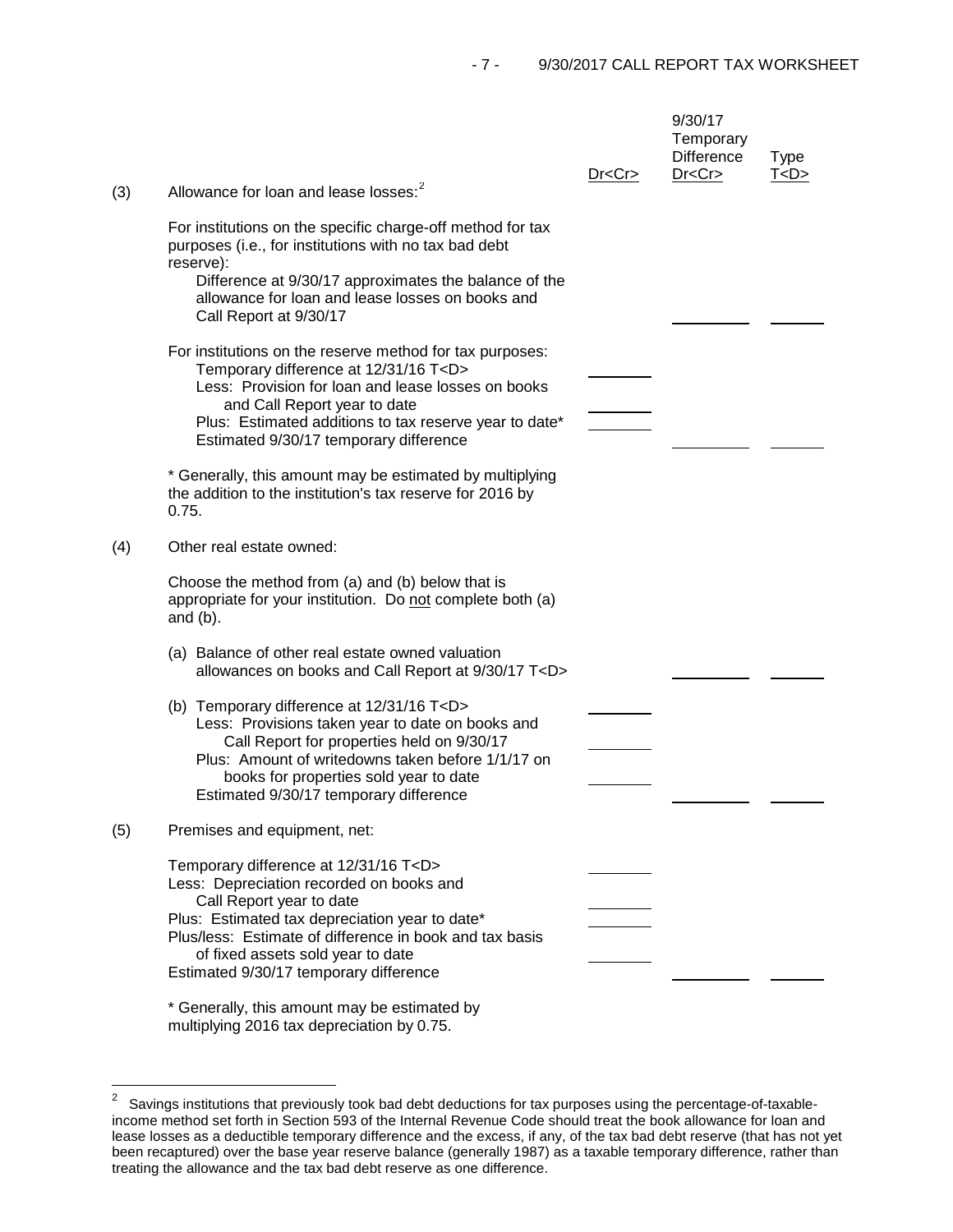|     |                                                                                                                                                                                                                                     | Dr < Cr | 9/30/17<br>Temporary<br><b>Difference</b><br>Dr < Cr | Type<br>T < D > |
|-----|-------------------------------------------------------------------------------------------------------------------------------------------------------------------------------------------------------------------------------------|---------|------------------------------------------------------|-----------------|
| (6) | Interest earned not collected on nonaccrual loans:                                                                                                                                                                                  |         |                                                      |                 |
|     | Temporary difference at 12/31/16 T <d><br/>Plus: Estimated additional interest on<br/>nonaccrual loans year to date<br/>Less: Interest received on nonaccrual<br/>loans year to date<br/>Estimated 9/30/17 temporary difference</d> |         |                                                      |                 |

B.1.c. Other temporary differences (TO BE COMPLETED BY ALL INSTITUTIONS USING WORKSHEET)

If the institution has other material temporary differences, include those differences below. Indicate whether these other temporary differences are taxable or deductible temporary differences. In addition, any differences for which the tax effect is charged or credited directly to equity capital should be designated accordingly.

Examples of other temporary differences include: accrued liabilities or prepaid expenses recorded differently on the books and Call Report than reported on the tax return, differences in the basis of assets and liabilities resulting from business combinations, investments in stock of unconsolidated subsidiaries (undistributed earnings recognized on the books and Call Report but not in the tax return), and intangible assets which have different amortization periods and/or methods used in the tax return than those used on the books and Call Report.

Note that a debit (Dr) difference indicates a taxable (T) temporary difference. A credit (<Cr>> difference indicates a deductible (<D>) temporary difference.

| Other temporary differences: | [A]<br><b>Book</b><br><b>Basis</b><br>Dr < Cr | [B]<br>Tax<br><b>Basis</b><br>Dr < Cr | $[A]-[B]$<br>Differ-<br>ence<br>Dr < Cr | Type<br><u>T<d></d></u> |
|------------------------------|-----------------------------------------------|---------------------------------------|-----------------------------------------|-------------------------|
|                              |                                               |                                       |                                         |                         |
|                              |                                               |                                       |                                         |                         |
|                              |                                               |                                       |                                         |                         |
|                              |                                               |                                       |                                         |                         |

## B.2. Total temporary differences

a. Total taxable temporary differences for which the tax effect is included in net income (sum of appropriate taxable temporary differences, i.e., differences marked "T," identified in Section B.1) ........................................................ \_\_\_\_\_\_\_\_\_\_ b. Total taxable temporary differences for which the tax effect is charged or credited directly to equity capital (sum of appropriate taxable temporary differences, i.e., differences marked "T," identified in Section B.1) ............................. \_\_\_\_\_\_\_\_\_\_ c. Total deductible temporary differences for which the tax effect is included in net income (sum of appropriate deductible temporary differences, i.e., differences marked "<D>," identified in Section B.1.

Ignore negative signs.) ................................................................................................. \_\_\_\_\_\_\_\_\_\_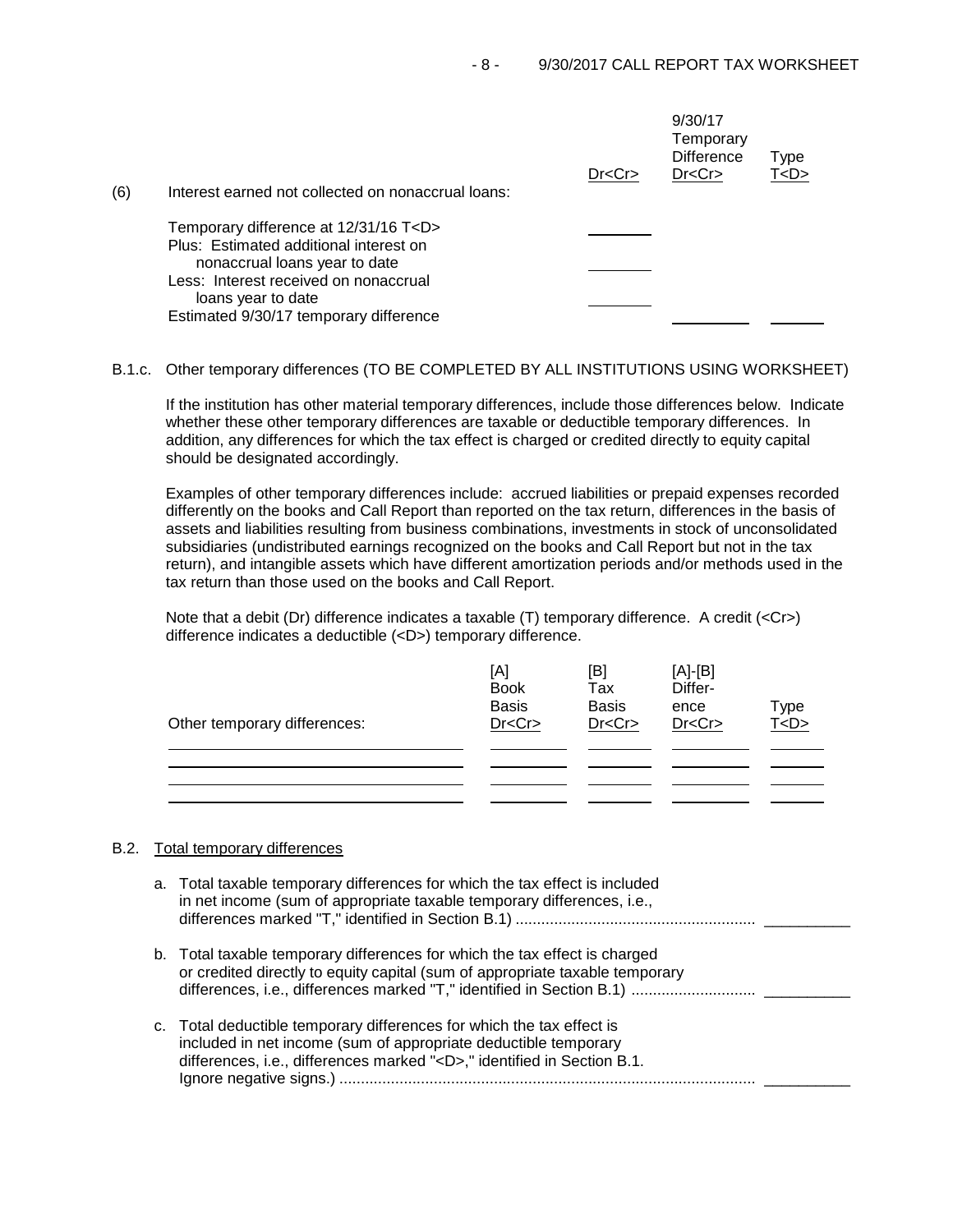- d. Total deductible temporary differences for which the tax effect is charged or credited directly to equity capital (sum of appropriate deductible temporary differences, i.e., differences marked "<D>," identified in Section B.1. Ignore negative signs.) ................................................................................................ \_\_\_\_\_\_\_\_\_\_
- B.3. Identify remaining tax carryforwards, including their expiration dates (add additional lines for additional carryforwards, if necessary)

|  | a. Net operating loss (NOL) carryforwards |  |  |
|--|-------------------------------------------|--|--|
|--|-------------------------------------------|--|--|

Expiration Date \_\_\_\_\_\_\_\_\_\_\_\_ Expiration Date \_\_\_\_\_\_\_\_\_\_\_\_\_

| Amount……. |  |
|-----------|--|
| Amount    |  |
| Total     |  |

In determining the amount of NOL carryforwards, your institution should consider the effect of any NOL carryforwards used in Section A to reduce taxes currently due. If any amounts were reported in Line A.13, the amount to be reported here can be estimated with the following calculation:

> NOL carryforwards available at 1/1/17 less [(the amount of NOL carryforwards estimated to be used per Line A.13) x (0.75)]

b. Tax credit carryforwards

| <b>Expiration Date</b> | Amount  |
|------------------------|---------|
| <b>Expiration Date</b> | Amount  |
|                        | $Total$ |

B.4. Calculate deferred tax liability for federal income tax purposes at September 30, 2017.

| a. Total taxable temporary differences for which the tax effect is included |  |
|-----------------------------------------------------------------------------|--|
|                                                                             |  |

- b. Deferred tax liability resulting from taxable temporary differences for which the tax effect is included in net income (Line B.4.a multiplied by the tax rate expected to apply when the amount of taxable temporary differences result in additional taxable income in future periods)[3](#page-8-0) ............................... \_\_\_\_\_\_\_\_\_\_
- c. Total taxable temporary differences for which the tax effect is charged or credited directly to equity capital (from Line B.2.b) .................................................. \_\_\_\_\_\_\_\_\_\_
- d. Deferred tax liability resulting from taxable temporary differences for which the tax effect is charged or credited directly to equity capital (Line B.4.c multiplied by the tax rate expected to apply when the amount of taxable temporary differences result in additional taxable income in future periods)<sup>3</sup> ............................................................................................................. \_\_\_\_\_\_\_\_\_\_

e. Total deferred tax liability for federal income tax purposes at September 30, 2017 (Line B.4.b plus Line B.4.d)......................................................... \_\_\_\_\_\_\_\_\_\_

<span id="page-8-0"></span> $\ensuremath{\mathsf{3}}$ 3 Refer to the discussion of the "applicable tax rate" in the Glossary entry for "income taxes" in the Call Report instructions and to footnote 5 on page 11 of this worksheet for further information.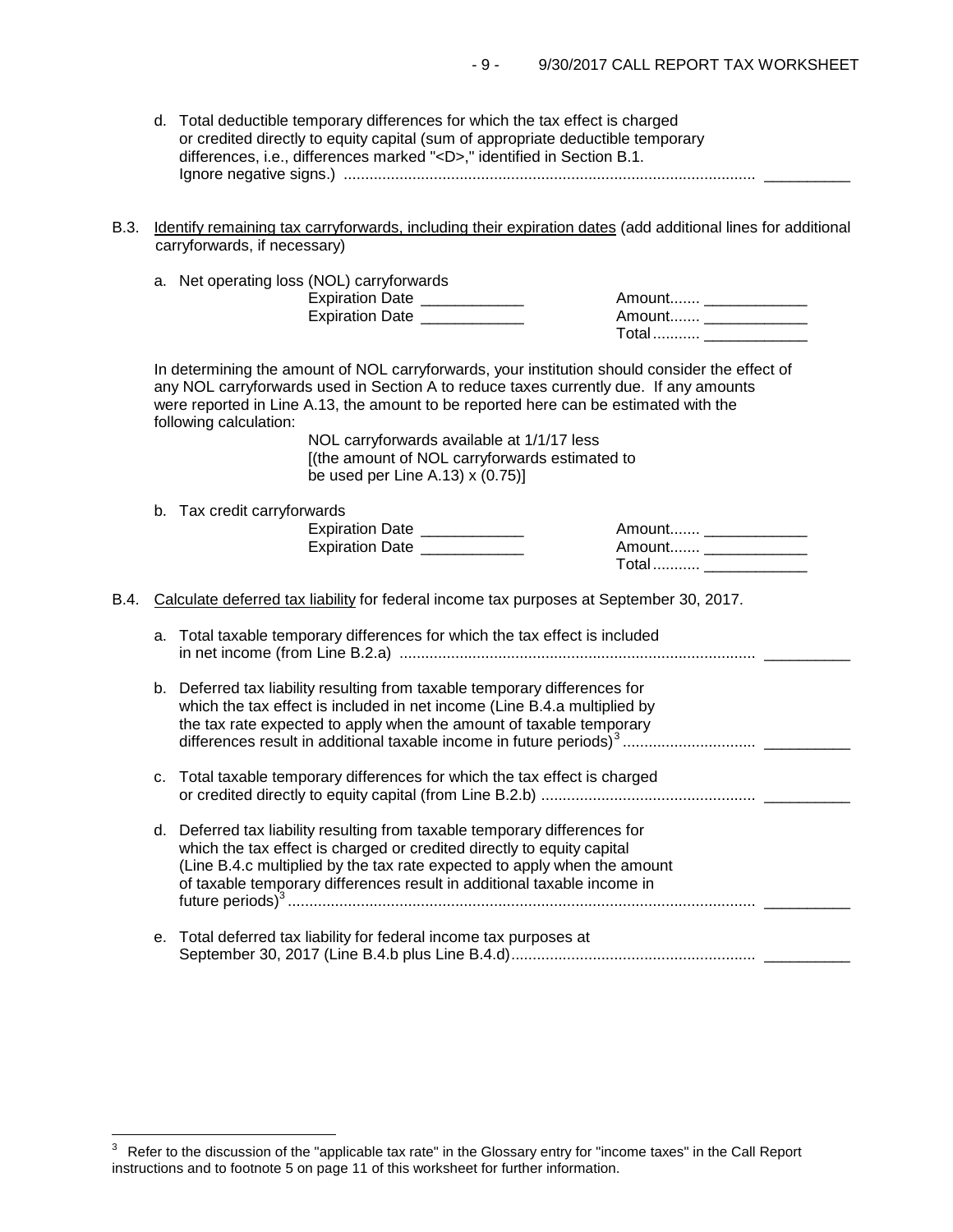# B.5. Calculate deferred tax asset for federal income tax purposes at September 30, 2017.

| a.      | Total deductible temporary differences for which the tax effect is                                                                                                                                                                                                                                    |  |
|---------|-------------------------------------------------------------------------------------------------------------------------------------------------------------------------------------------------------------------------------------------------------------------------------------------------------|--|
|         | b. Deferred tax asset resulting from deductible temporary differences for<br>which the tax effect is included in net income (Line B.5.a multiplied by the<br>tax rate expected to apply when the amount of deductible temporary                                                                       |  |
|         | c. Deferred tax asset resulting from net operating loss carryforwards<br>(Line B.3.a multiplied by the tax rate expected to apply when the                                                                                                                                                            |  |
|         | d. Tax credit carryforwards available to reduce taxes payable in future                                                                                                                                                                                                                               |  |
| $e_{1}$ | Total deferred tax assets for which the tax effect is included in                                                                                                                                                                                                                                     |  |
| f.      | Total deductible temporary differences for which the tax effect is charged                                                                                                                                                                                                                            |  |
| q.      | Deferred tax asset resulting from deductible temporary differences for<br>which the tax effect is charged or credited directly to equity capital<br>(Line B.5.f multiplied by the tax rate expected to apply when the amount<br>of deductible temporary differences are used to reduce taxable income |  |
|         | h. Total deferred tax assets for federal income tax purposes before                                                                                                                                                                                                                                   |  |

## B.6. Assessing the need for a valuation allowance

Institutions must consider all available evidence, both positive and negative, in assessing the need for a valuation allowance to reduce the total deferred tax assets for federal income tax purposes in Line B.5.h to the amount that is more likely than not to be realized. The future realization of deferred tax assets ultimately depends on the existence of sufficient taxable income of the appropriate character in either the carryback or carryforward period. Four sources of taxable income may be available to realize deferred tax assets:

- (1) Taxable income in carryback years (which can be offset to recover taxes previously paid),
- (2) Reversing taxable temporary differences,
- (3) Future taxable income (exclusive of reversing temporary differences and carryforwards), and
- (4) Tax-planning strategies.

In general, positive evidence refers to the existence of one or more of the four sources of taxable income. To the extent evidence about one or more sources of taxable income is sufficient to support a conclusion that a valuation allowance is not necessary (i.e., the institution can conclude that the deferred

<span id="page-9-0"></span> $\frac{1}{4}$ Refer to the discussion of the "applicable tax rate" in the Glossary entry for "income taxes" in the Call Report instructions and to footnote 5 on page 11 of this worksheet for further information.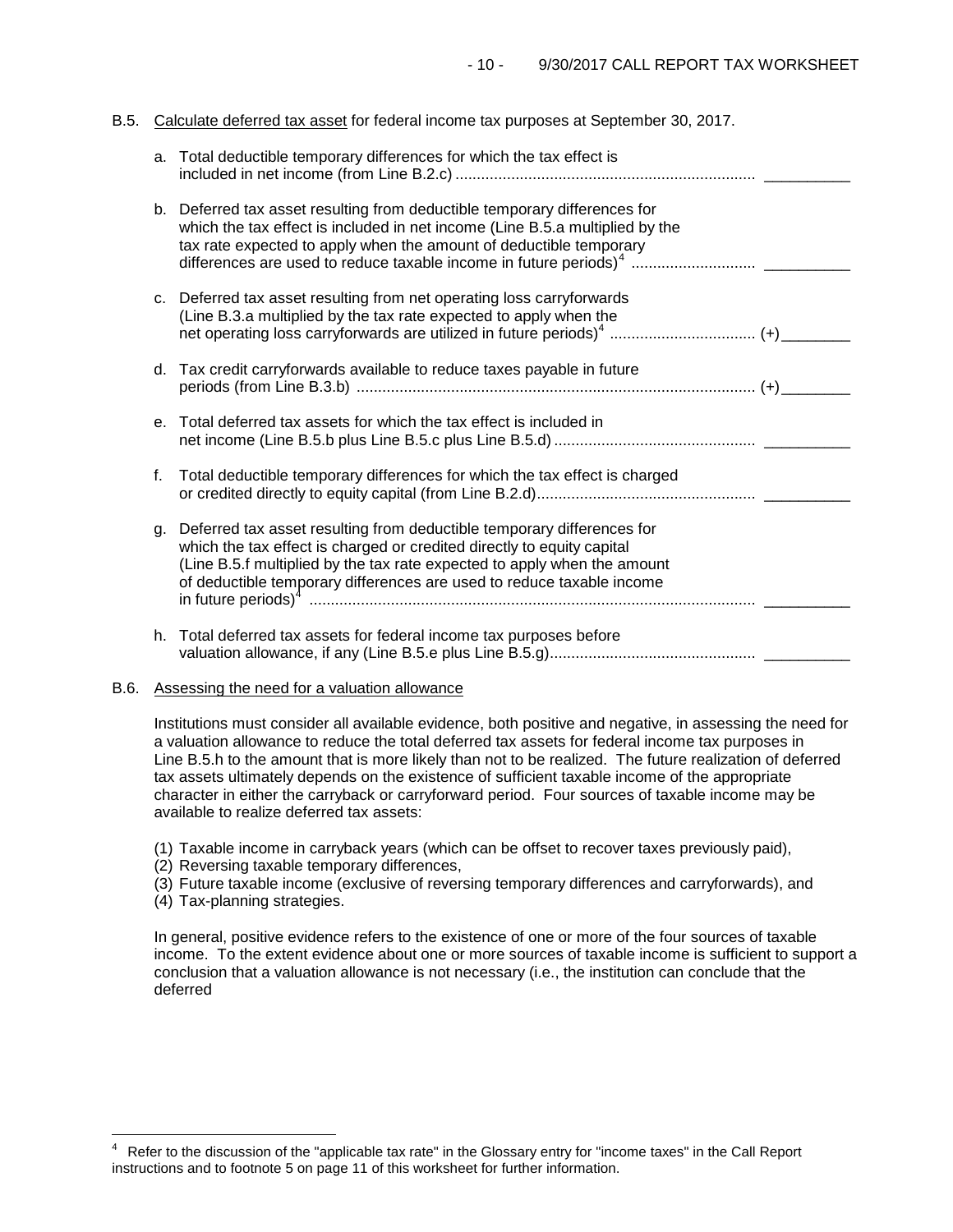tax asset is more likely than not to be realized), other sources need not be considered. However, if a valuation allowance is needed, each source of income must be evaluated to determine the appropriate amount of the allowance needed.

Evidence used in determining the valuation allowance should be subject to objective verification. The weight given to evidence when both positive and negative evidence exist should be consistent with the extent to which it can be objectively verified. Under ASC Topic 740, the existence of a cumulative loss for the prior three years is significant negative evidence that would be difficult for an institution to overcome.

Refer to the discussion of the "valuation allowance" in the Glossary entry for "income taxes" in the Call Report instructions for further information.

|      | Line B.6:<br>Valuation allowance to reduce the total deferred tax assets for federal<br>income tax purposes in Line B.5.h to the amount that is more likely                                                                                                                                                                                                                                                              |
|------|--------------------------------------------------------------------------------------------------------------------------------------------------------------------------------------------------------------------------------------------------------------------------------------------------------------------------------------------------------------------------------------------------------------------------|
| B.7. | Deferred tax asset for federal income tax purposes, net of valuation                                                                                                                                                                                                                                                                                                                                                     |
| B.8. | Net deferred tax asset (liability) for federal income tax purposes at September 30,<br>2017 (Line B.7 minus Line B.4.e) (Report this amount in Schedule RC-F,                                                                                                                                                                                                                                                            |
| B.9. | Net deferred tax asset (liability) for which the tax effect is included in<br>net income for federal income tax purposes at September 30, 2017 [Line B.5.e                                                                                                                                                                                                                                                               |
|      | B.10. Net deferred tax asset (liability) for which the tax effect is included in net<br>income for federal income tax purposes at December 31, 2016 [This                                                                                                                                                                                                                                                                |
|      | B.11. Year-to-date deferred income tax expense (benefit) for federal income tax<br>purposes (determined as the change for the period in the net deferred tax<br>asset or liability for which the tax effect is included in net income)                                                                                                                                                                                   |
|      | NOTE: The change in an institution's net deferred tax asset (liability) for which<br>the tax effect is charged or credited directly to equity capital is not reported<br>as part of an institution's deferred tax income tax expense (benefit).                                                                                                                                                                          |
|      | B.12. Year-to-date deferred income tax expense (benefit) for state and local tax<br>purposes. This amount must be computed if the tax laws of the institution's<br>state and local tax authorities differ significantly from the federal tax laws <sup>5</sup><br>Compute this amount by performing the calculation outlined in Lines B.1<br>through B.11, considering only deferred tax asset and liability amounts for |

<span id="page-10-0"></span> $\frac{1}{\epsilon}$  $5$  In assessing whether a separate calculation is necessary, the bank should consider any differences in loss carryback or carryforward periods, or in other provisions of the tax law. If the tax laws of the state and local jurisdictions do not differ significantly from federal income tax laws, then the calculation of deferred income tax expense (benefit) can be made in the aggregate. The institution would complete Lines B.1 through B.11 on the worksheet considering both the federal and state and local income tax rates. The rate used should consider whether amounts paid in one jurisdiction are deductible in another jurisdiction. For example, since state and local taxes are deductible for federal income tax purposes, the aggregate combined rate generally would be (1) the federal tax rate plus (2) the state and local tax rate minus (3) the federal tax effect of the deductibility of the state and local taxes at the federal tax rate.